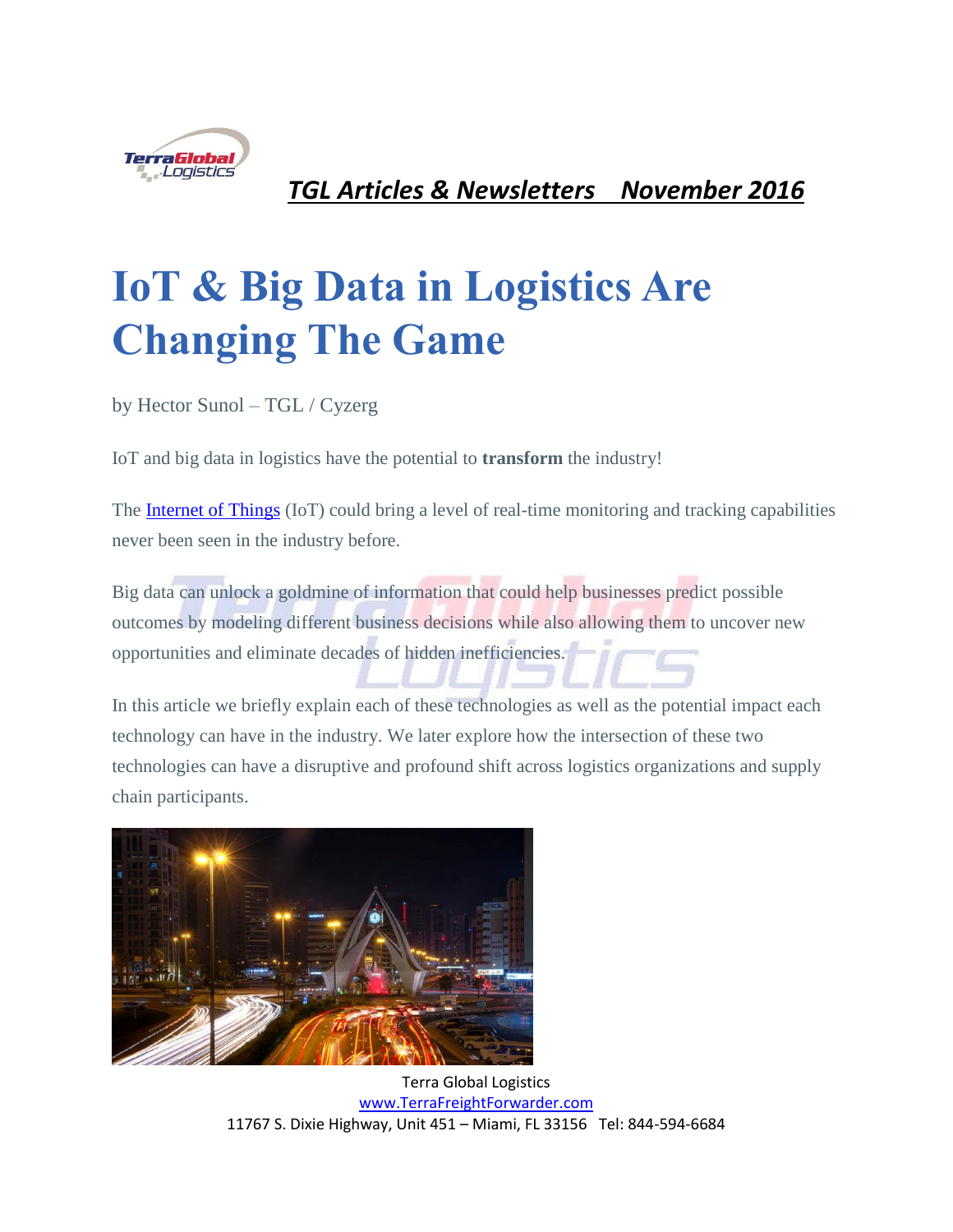## **Big Data in Logistics**

#### **What is Big Data?**

Big Data refers to the process of analyzing large, complex sets of information using sophisticated, predictive, and behavioral analytic methods to forecast the likelihood of potential outcomes.

Standard business reports focus on specific operations and departments. Big data takes a *comprehensive* look across all this data (and more) and tries to make sense of it all to detect patterns and predict the likelihood of possible events in the future.

### **What could be the Impact of Big Data in Supply Chain Management?**

As more systems and devices become interconnected, more data is generated and collected by the day. A research conducted by **IDC** shows that the amount of data is doubling every two years and "will reach 44 zettabytes, or 44 trillion gigabytes by 2020."



Source: **[Data Growth, Business Opportunities, and the IT Imperatives](http://www.emc.com/leadership/digital-universe/2014iview/executive-summary.htm)**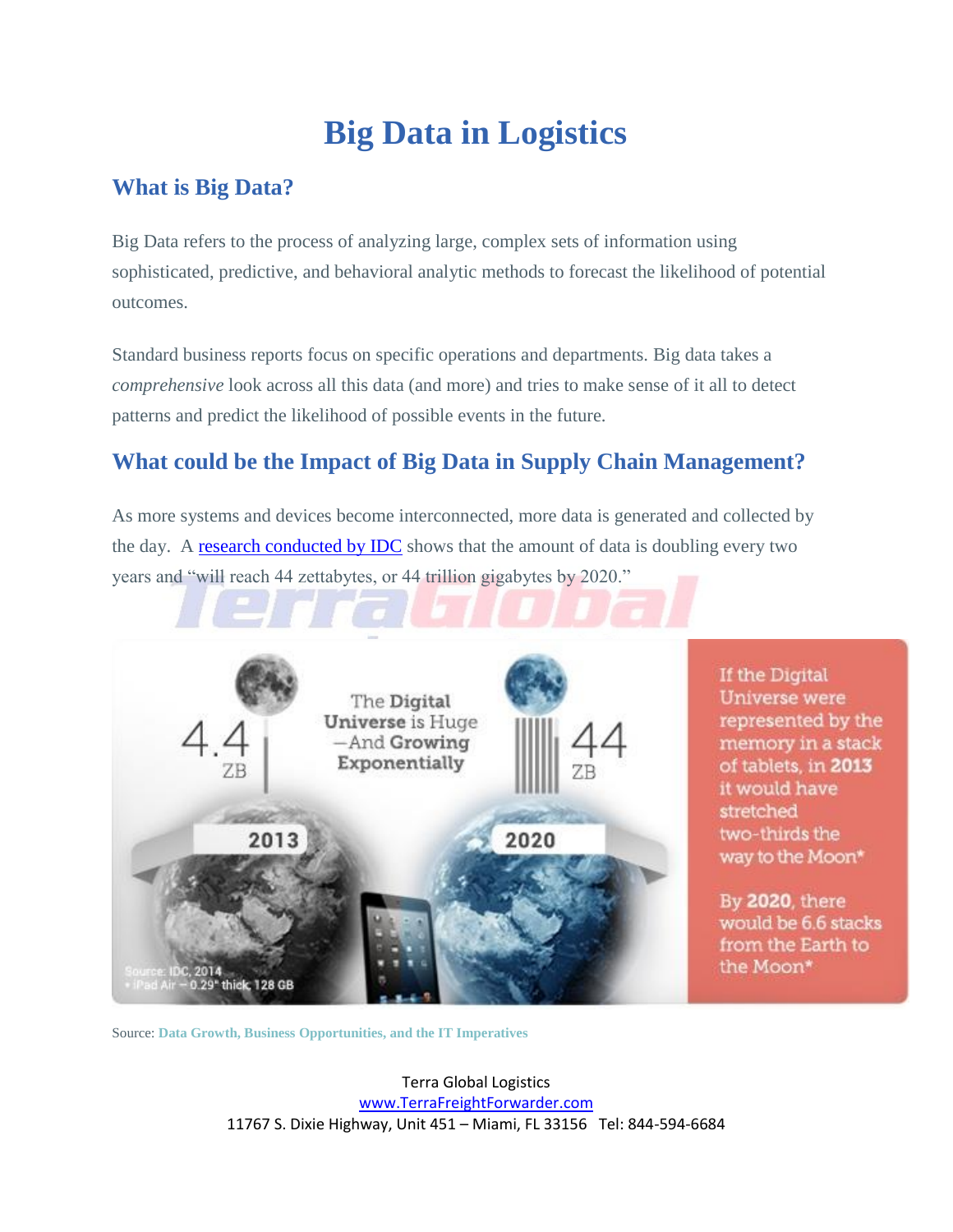This accelerated growth of data is no stranger to the logistics and supply chain industry.

Historically, supply chain participants have generated large amounts and a rich variety of information. Everything from routes, carriers, delivery time, transportation mode, pricing points, account revenues, net incomes, and profit margins (just to mentioned a few) is collected and stored in the database of many businesses.

So how can big data impact the industry? Well let's see an example.

A company might be interested in knowing what mode of transportation and carrier can be used to maximize profits to a specific destination while still meeting delivery times. Big data can do this.

Or a carrier would like to understand how specific time periods, during a specific season of the year, to a specific destination, under certain weather conditions can impact delivery time. Big data can do this.

Using big data in supply chain management can help businesses forecast demand with more accuracy, better understand customer buying cycles, and estimate future warehouse capacity utilization based on historical data.

With the large volumes and variety of data sitting in the databases of so many businesses, it's just a matter of time before companies start taping into this goldmine.

Big data has played a critical role in the success of Amazon. The company has mined data from over 152 million customers (and counting) to understand purchasing behavior and recommend products based on purchase history and related products.

Data must not longer be seen as information sitting somewhere in the cloud, but instead must be seen as a very unique asset for the organization. **A goldmine.**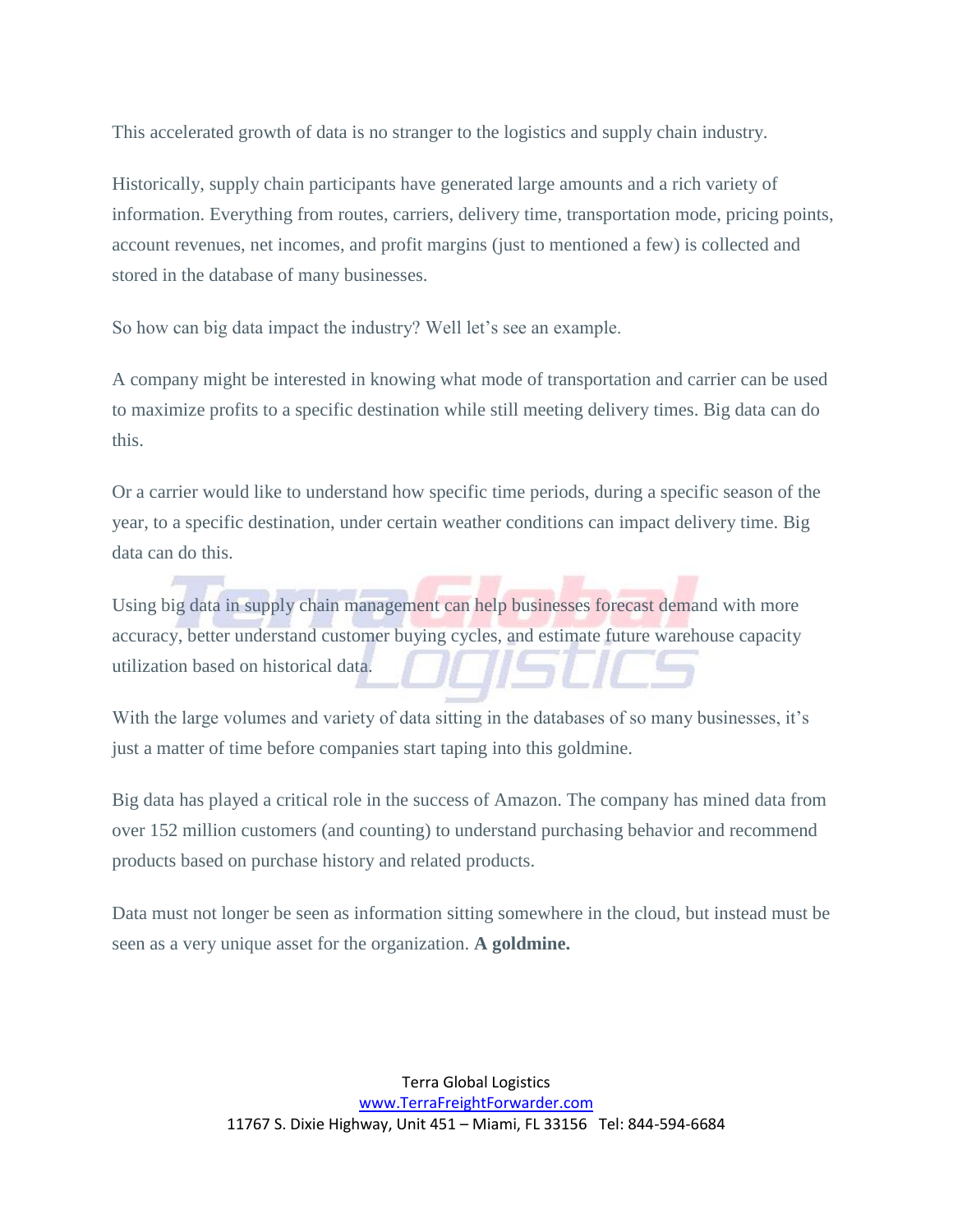### **IoT in Logistics**

#### **What is IoT?**

The Internet of Things in logistics is a topic that is firing the imagination of technology enthusiasts and visionary supply chain leaders.

The internet of things refers to the interconnection of devices and physical objects with embedded sensors, which allows for the continuous recording of their state (location, temperature, motion, impact, etc.) regardless of their location and time.

With the advances in networking technologies (Bluetooth, 4G, LTE, Fiber, etc.), its availability and low costs, the ability to interconnect devices and sensors through and to a common system have never been so feasible.

### **What Could be the Impact of IoT in Logistics?**

Although the availability and affordability of sensors and networks makes it possible for IoT to take off, battery life and lack of IoT standards remain as some of the last obstacles to overcome.

But as vendors and solution providers overcome these challenges, this technology **has the potential to shift the supply chain and logistics industry into a new era**.

An era where companies would be able to track any object or device that can hold a sensor in real-time or offline (by recording information that can later be downloaded to a system).

From boxes to pallets, trucks and containers, to people and much more, anything that can hold a sensor can now generate information that can record its state.

The ability to collect information in real-time will allow businesses to respond to incidents and requests almost instantaneously and understand why, when, and how things happen. This will in turn will help them to correct operational inefficiencies that might have existed for decades, deliver outstanding service, and reduce safety and security risks.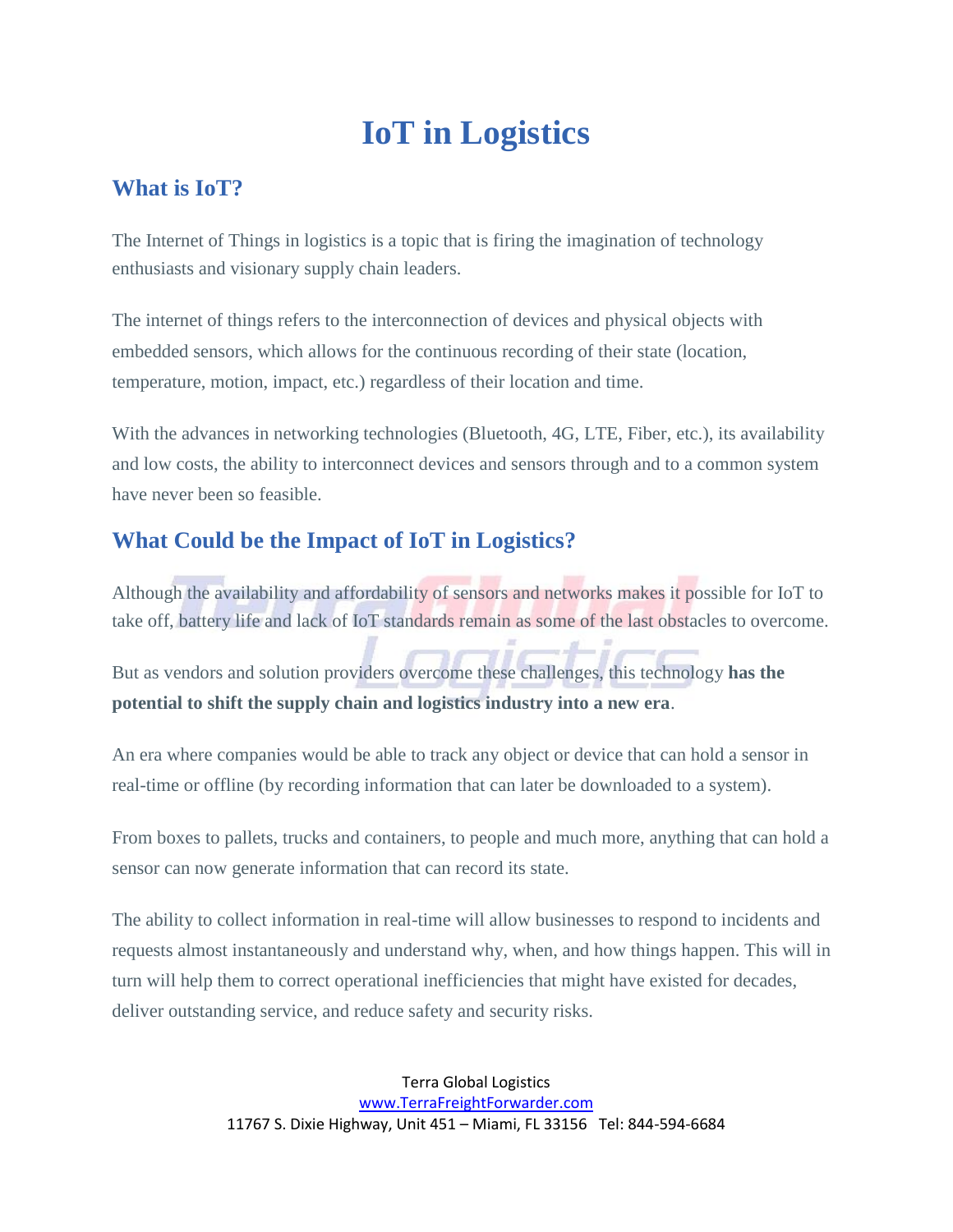But there's also a byproduct that derives from all this interconnectivity of things: lots of data! And lots of data is raw material for big data and smarter, more strategic decisions.



Source: **[EMC Digital Universe](https://www.emc.com/collateral/analyst-reports/idc-digital-universe-2014.pdf)**

The Internet of Things in Logistics could represent a major shift in the industry, because it could provide companies with untapped opportunities to understand cause and effect. The possibility for companies to model different potential decisions and predict possible outcomes. Almost a scientific approach to risk and business management.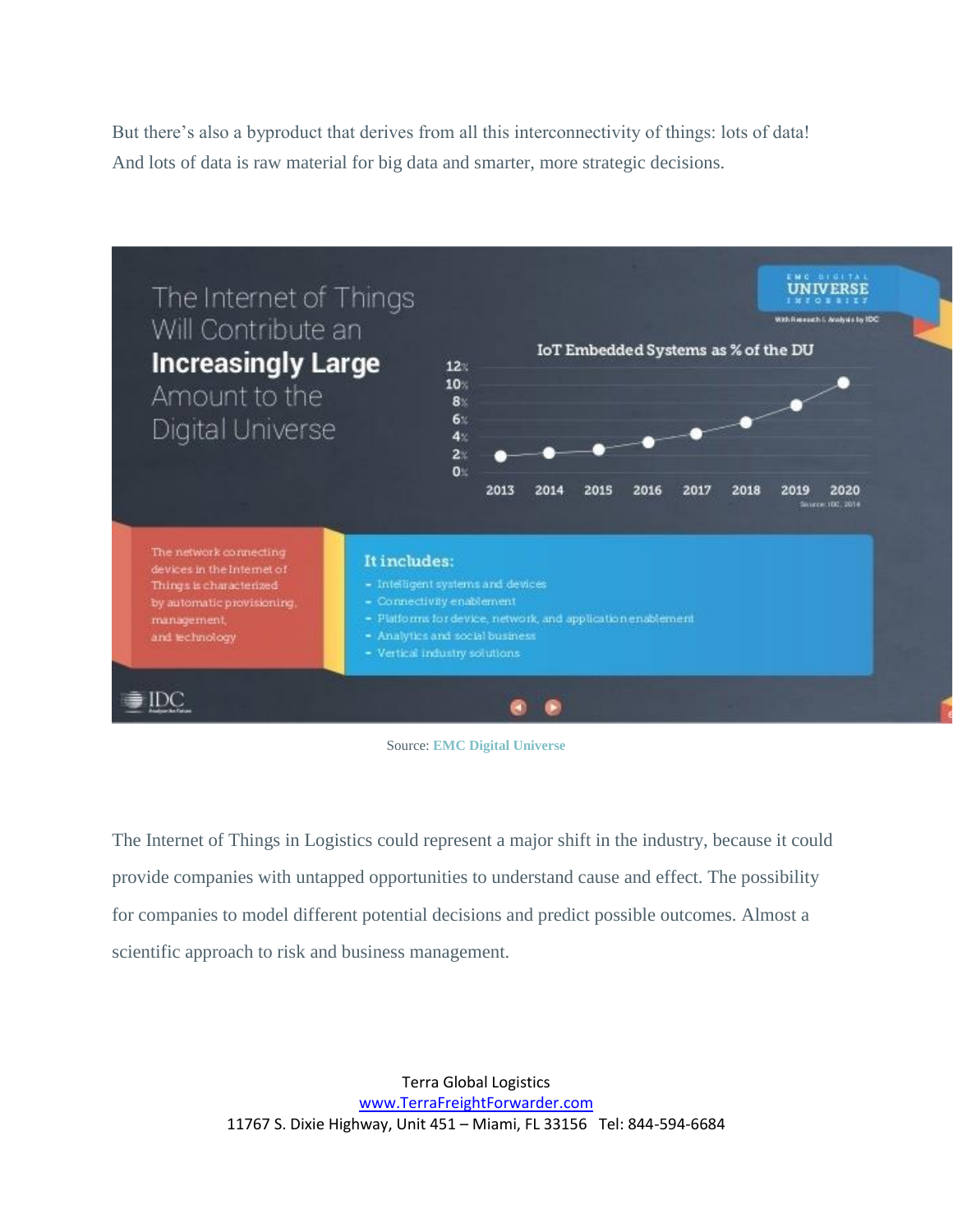### **IoT and Big Data in Logistics Can Change the Game**

As we've seen, each of these technologies can bring tremendous benefits to business and participants of a supply chain, but the major benefits come from the combination of the two.

On one side, IoT in Logistics will bring the interconnectivity of devices, sensors, and systems that will increase the volume, velocity, and variety of data. On the other side, big data provides the ability to make sense of historical information and predict potential scenarios and outcomes.

Businesses capable of combining these technologies will be completely transformed from a solely service organization to an information driven business.

A business that can make decisions based on timely, reliable, and statistically significant volumes of data. A business that can accurately understand the relationship between weather conditions, carrier, transportation mode, workforce productivity, delivery time, and profitability. Or a business that can avoid under or over allocation of resources by tracking warehouse, workforce, and transportation utilization in real-time (and over time) to meet demand.

But questions can be taken to another level.

Businesses could understand the impact of variations in the behavior of particular market segments, shifts in consumer consumption, the effects of fiscal policy, international trade and/or changes in GDP.

Business that are able to envision the possibilities and strategically invest in these technologies will without a doubt gain a tremendous competitive advance as they will be able to make better informed decisions, increase their efficiency, and *exceed* customer expectations.